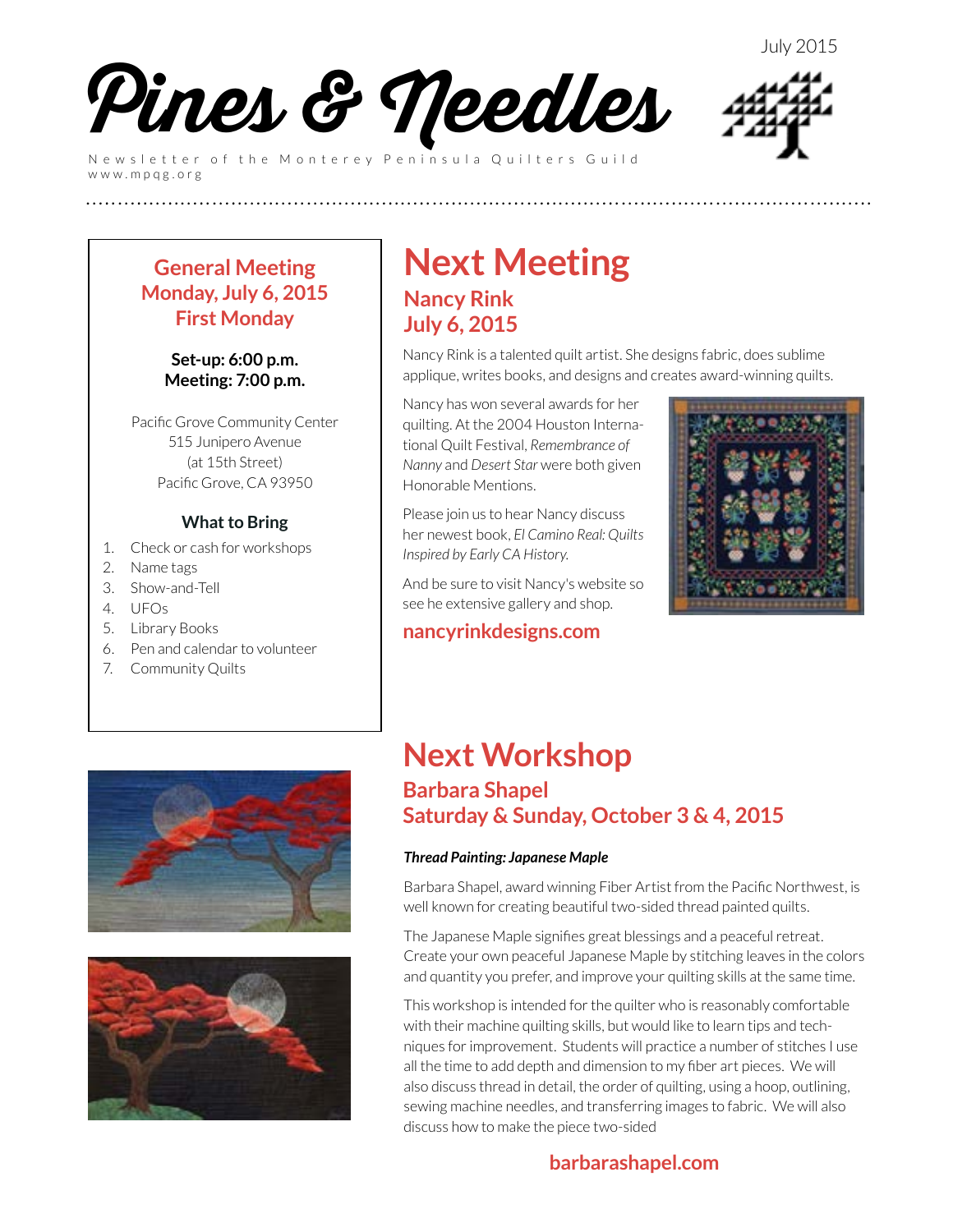

## Thank You, Thx, Obrigada, Gracias, Merci

## **President's Message**

By Claudia Sammis, especials@sbcglobal.net, 831-333-9133

It's easy to think of a million things that we'd each prefer doing besides sitting in a one hour meeting once a month for two years. Not only does each member participate in that meeting, but then they work to make things happen in their area of responsibility. A huge thank you to the 2013-14 and 2014-15 MPQG Board members who have done just that during my tenure as guild president. The result of this effort was interesting meetings with top notch speakers, a wide variety of guild events and activities to sustain every interest, a growing membership and successful quilt shows.

All this was done while keeping an eye on the budget.

2013-14 Outgoing Board Members were: Janyce Anderson, Second Vice President; Sharon Coniglio, First Vice President; Linda Phillips, Secretary; Jeanne Krenner, Treasurer; Susan Riddoch, Quilt Show Chair.

2014-15 On August 31, 2015, the outgoing Board Members will be: Claudia Sammis, President; Sally Miller, Activities, Tina Magill, Communications; and Margaret Nava, Program

At the July meeting, as a thank you, the guild will present each of these volunteers with a gift certificate for a MPQG Workshop.

And, a round of applause to all of you who work tirelessly in the many jobettes that are needed year in and year out. Your hard work may seemingly go unnoticed at times but it is the fuel that keeps the MPQG machinery running smoothly.

# **CQFG Sew In**

By Terann Carr, Charity Quilts Coordinator, 831-375-7881 [cacarrs@sbcglobal.net](mailto:cacarrs%40sbcglobal.net?subject=CQFG%20Sew%20In)

The July Sew In will Friday the 17th . Our activity hasn't been set yet but that information is usually sent out via e-mail the week before. If you would like to be on my e-mail list please contact me.

We meet in my home from 9:30 am till ?? Bring a lunch! Call for directions.





#### *Membership News*

We would like to welcome two new members this month, Ginger Ramirez and Elizabeth Pasquinelli.

We also had three visitors attend our meeting in June.

For any membership help or information, contact our Membership Chair, Noreen Nance [nor9215een@gmail.com](mailto:nor9215een%40gmail.com?subject=MPQG%20Membership) 831-915-3441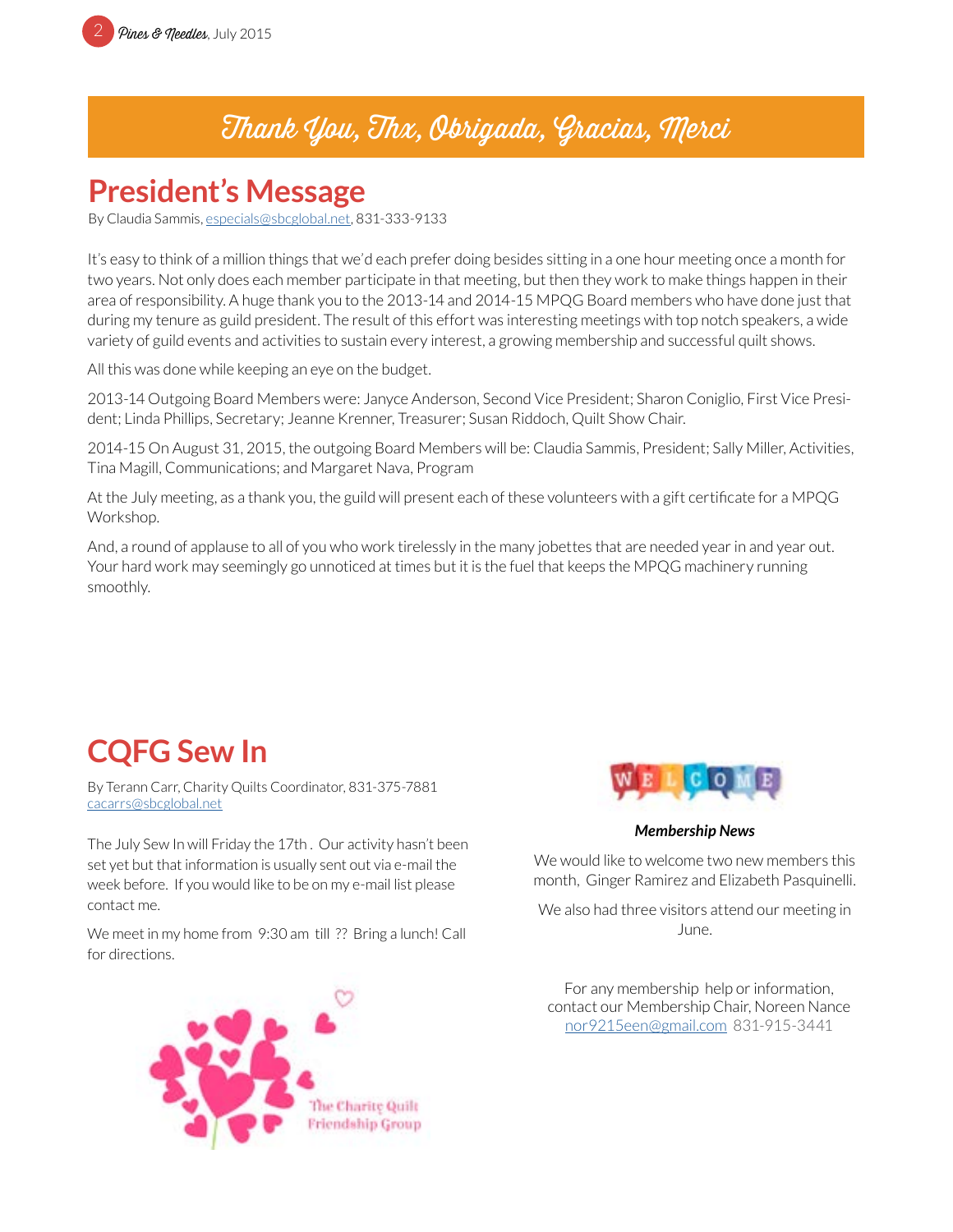

## **County Fair**

By Terann Carr, 831-375-7881 [cacarrs@sbcglobal.net](mailto:rickbarbara%40sbcglobal.net?subject=MPQG%3A%20County%20Fair)

The 2015 Monterey County Fair dates are September 2 – 7. More information will be available at the meetings.

It's time again to meet old friends and make new ones at the Fair. The Raffle Quilt will be on display and we will need your help selling tickets. Watch for news about volunteer sign ups.

And as always you are encouraged to enter your quilts in the Home Arts division. The entry forms are due August 5th so mark it on your calendar. Forms are available online and the entry fee is only one dollar per quilt. It is best to download a form and send it in since Pay Pal won't service such a small amount. Of course you could enter more than one! You will not get an acknowledgement but will be expected to turn in your entries on Saturday, August 22.

Check out all the information at

### **[montereycountyfair.com](http://montereycountyfair.com)**



# **Victoria and Tiana Duart at Back Porch Fabrics**

By Alexandra Burke, [alex@alexandraberg.com](mailto:alex%40alexandraberg.com?subject=MPQG%20Newsletter)

#### *A Family Affair: July 5 thru August 25, 2015*

In the Gallery at Back Porch Fabrics, 157 Grand Ave. (at Central), Pacific Grove, CA 93950. Reception for the artists is on Sunday, July 5 from 1 pm to 3 pm.

For information: 831-375-4453. [backporchfabrics.com](http://backporchfabrics.com).



# **I've Got The Quilting Bug! challenge**

Barbara Barrieau, [rickbarbara@sbcglobal.net](mailto:rickbarbara%40sbcglobal.net?subject=MPQG%20Quilting%20Bug%20Challenge) or 209-532-5478, or Alice Stoll at 831-659-3273

All of the 2015 quilt challenge packets were distributed at the March 25 meeting. As you can imagine from reading the challenge theme, each quilt must contain two or more insects and use the two batik fabrics that were included.

The deadline to complete the quilts is Monday, August 3, at the MPQG meeting so they can be exhibited at the Monterey County Fair September 2-7, 2015. A later exhibit is planned for the 2016 MPQG Quilt Show held in April.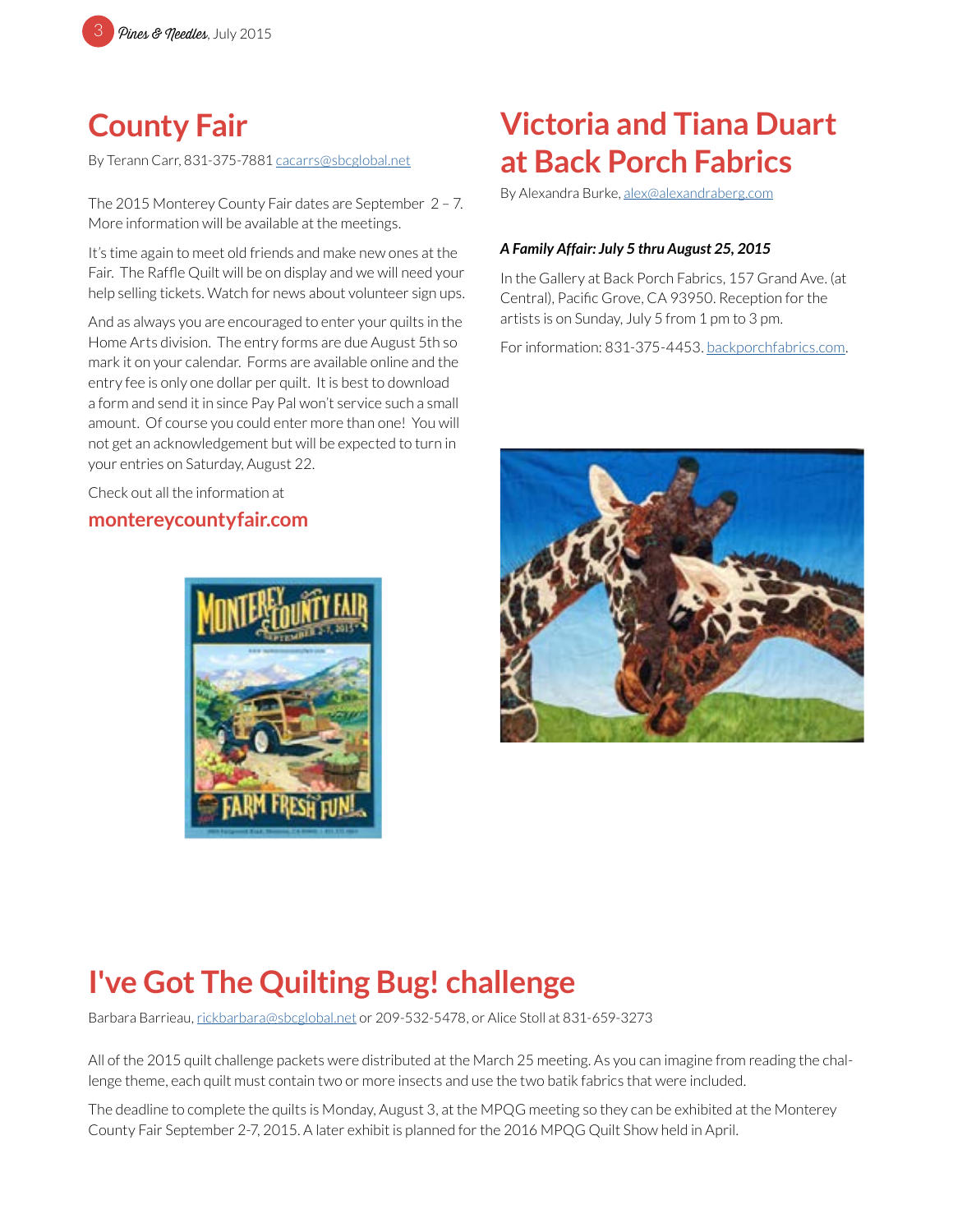

# **Calendar, Road Trips, and Local Events**

By Tina Magill, [magill1242@gmail.com](mailto:magill1242%40gmail.com?subject=MPQG%20Calendar)

- **• Thru July 19, 2015**, 9:30am 5:15pm, *High Style: The Brooklyn Museum Costume Collection*, Legion of Honor, Lincoln Park, 100 34th Avenue, San Francisco, CA 94121. 415-750-3600. l[egionofhonor.famsf.](http://legionofhonor.famsf.org/exhibitions/high-style-brooklyn-museum-costume-collection) [org/exhibitions/high-style-brooklyn-museum-costume-collection](http://legionofhonor.famsf.org/exhibitions/high-style-brooklyn-museum-costume-collection)
- **• July 5 August 25, 2015**, 10:00 am 5:00 pm, *A Family Affair*, quilts by Tiana & Victoria Duartl, Back Porch Fabrics, 157 Grand, Pacific Grove, CA. [www.backporchfabrics.com](http://www.backporchfabrics.com), 831-375-4453. Reception for the artists is on Sunday, July 5, from 1 pm to 3 pm.
- **• July 11 November 1, 2015**, 10am 4pm, *Found/Made, guest curated by Roderick Kiracofe*, San Jose Museum of Quilts and Textiles, 520 South First St., San Jose, CA 408-971-0323. [www.sjquiltmuseum.or](http://www.sjquiltmuseum.org)g
- **• July 11 September 6, 2015**, 10am 4pm, *Recycled, Up-Cycled, Re-Purposed Clothing Design: A Slow Fashion Movement*, San Jose Museum of Quilts and Textiles, 520 South First St., San Jose, CA 408-971- 0323. [www.sjquiltmuseum.or](http://www.sjquiltmuseum.org)g
- **• July 11, 2015**, *Sisters Outdoor Quilt Show,* Cascade Ave, Sisters, OR 97759, [http://sistersoutdoorquilt](http://sistersoutdoorquiltshow.org)[show.org](http://sistersoutdoorquiltshow.org)
- **• July 18 19, 2015**, *Heart of the Redwoods Quilt Show,* Redwood Empire Quilt Guild, Redwood Acres Fairgrounds, 3750 Harris Street, Eureka, CA 95503, [www.reqg.com](http://www.reqg.com)
- **• September 5 6, 2015**, *Busy Bears Quilt Guild of Big Bear Lake Quilt Show,* Big Bear Middle School, 41274 Big Bear Blvd., Big Bear Lake, California [www.busybearsquiltguild.com](http://www.busybearsquiltguild.com)
- **• September 12 13, 2015**, *Harvest of Quilts,* Elk Grove Quilt Guild, SES Portuguese Hall, 10428 East Stockton Boulevard, Elk Grove, CA 95624, [www.elkgrovequiltguild.org](http://www.elkgrovequiltguild.org)
- **• September 12 November 1, 2015**, 10am 4pm, *Transformation: Art From Within*, San Jose Museum of Quilts and Textiles, 520 South First St., San Jose, CA 408-971-0323. [www.sjquiltmuseum.org](http://www.sjquiltmuseum.org)



www.backporchfabrics.com 157 Grand Avenue at Central, Pacific Grove, CA 93950

## Get It Quilted! By Sharon Winter

- Creative custom quilting on a domestic machine
- Award-winning fine hand quilting
- » Binding, basting, design and quiltmaking services

Please call for an appointment (831) 647-8769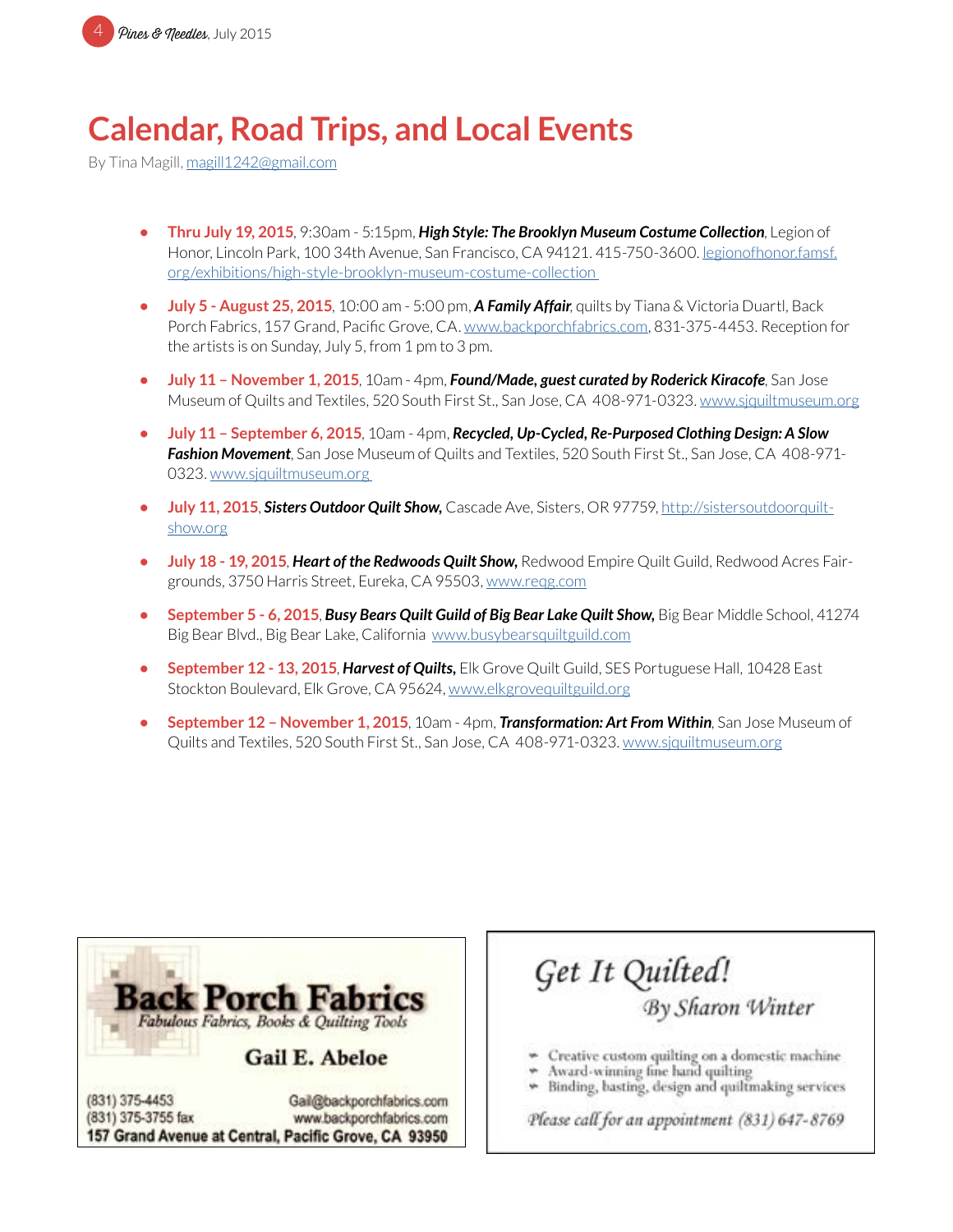# **July Board Meeting**

By Claudia Sammis, [especials@sbcglobal.net](mailto:especials%40sbcglobal.net?subject=MPQG), 831-333-9133

Tuesday, July 8, 2015. The Monterey Library's Solarium Conference Room has been reserved for our MPQG Board meetings. We'll meet from 6 to 7 p.m. Members are welcome to attend.



# **Quilts of Compassion**

By Alexandra Burke, [alex@alexandraberg.com](mailto:alex%40alexandraberg.com?subject=MPQG%20Newsletter)

Terann Car, our Charity Quilts Coordinator, sent quilts to the disaster relief organization, Quilts of Compassion. She donated the quilts to help the flood victims in Texas and Oklahoma. She sent eight quilts, including a couple for children.

Quilts of Compassion's motto is *Bringing Hope & Encouragement to the Hurting*. They have distributed over 60,000 quilts!!

If you are interested in making charity quilts or have already-made quilts you would like to donate, please contact Terann at 831-375-7881 or cacarrs@sbcglobal.net

### **Board Minutes**

By Nora Deans, [nora.deans@gmail.com](mailto:nora.deans%40gmail.com?subject=MPQG%20Board%20Minutes)

The MPQG Secretary, Nora Deans, takes and prepares the minutes from the monthly board meetings.

These minutes are posted on the MPQG website in the members only area. Minutes through March 2015 were recently added. Read them here:

**[www.mpqg.org/business/board/](http://www.mpqg.org/business/board/)**

# **Board Projects**

*July 2015*

- Meeting: Lecture
- Presentation of nominations for MPQG Executive Board and Standing Committee Coordinators.
- Membership Re-enrollment begins.
- Continue volunteer sign-ups for 2015 Monterey County Fair
- Updates and announcements to Communications the 10th of month



www.hollycaseyquilts.com holly@hollycaseyguilts.com

# Monterey Peninsula Quilters Guild

Quilting & Community on the Central Coast of California **[www.mpqg.org](http://www.mpqg.org)**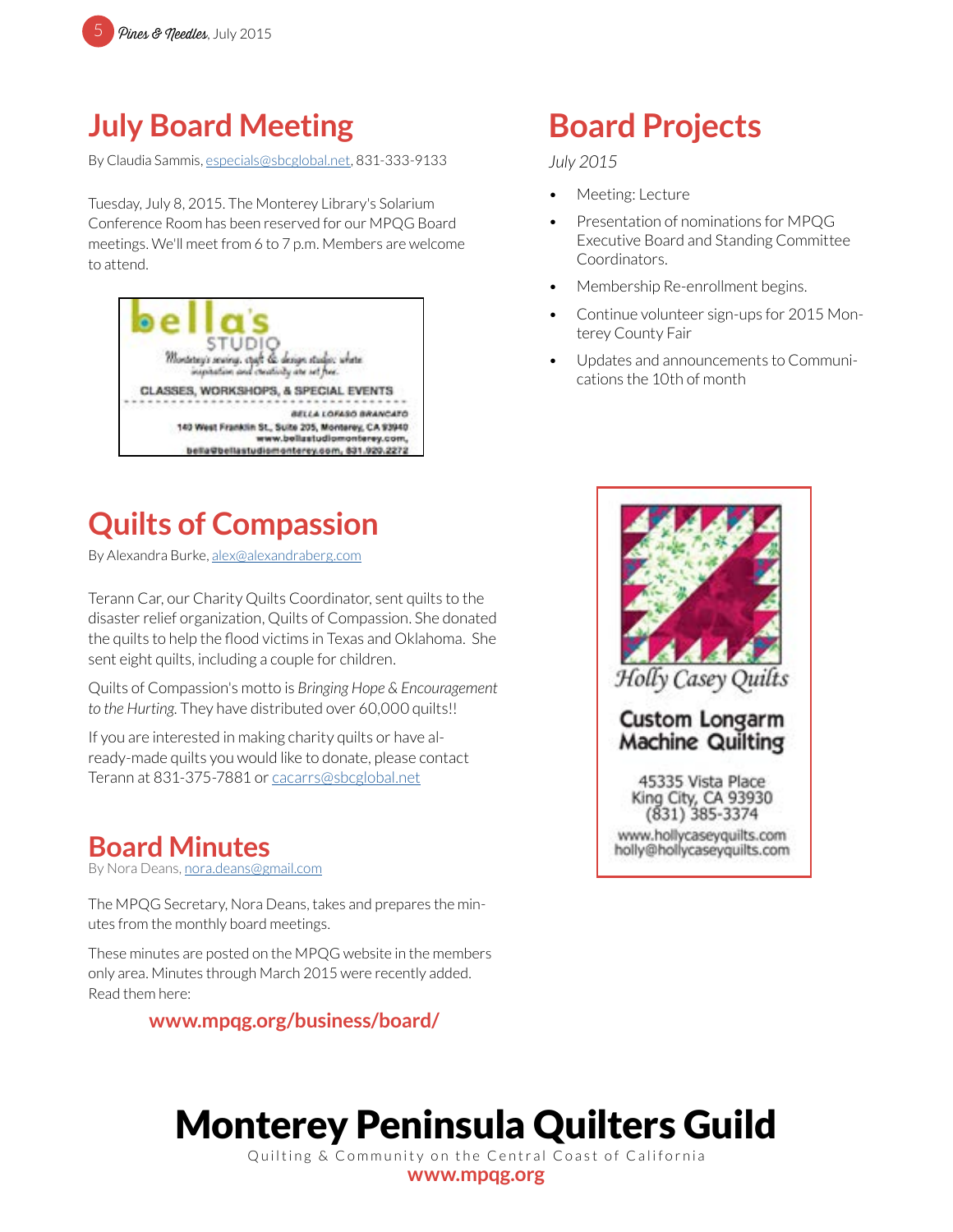| Monterey Peninsula Quilters Guild                                  |                                                                                                                                             |          |                       |                | <b>Workshop Name</b> |          |                       |          |  |
|--------------------------------------------------------------------|---------------------------------------------------------------------------------------------------------------------------------------------|----------|-----------------------|----------------|----------------------|----------|-----------------------|----------|--|
| <b>Workshop Reservation</b>                                        |                                                                                                                                             |          |                       | <b>Members</b> |                      |          | Non-Members*          |          |  |
| Saturday &<br>Sunday                                               | October 3 & 4, 2015                                                                                                                         |          | <b>Barbara Shapel</b> |                | Japanese Maple       |          | \$100                 | \$120    |  |
| Name:                                                              |                                                                                                                                             |          |                       |                |                      |          |                       |          |  |
| Address:                                                           |                                                                                                                                             |          |                       |                |                      |          |                       |          |  |
| Telephone:                                                         |                                                                                                                                             |          |                       |                |                      |          |                       |          |  |
| Email:                                                             |                                                                                                                                             |          |                       |                |                      |          |                       |          |  |
| $\times$<br>$\propto$                                              | $\times$                                                                                                                                    | $\times$ | cut here              | $\times$       | $\times$             | $\times$ | $\boldsymbol{\times}$ | $\times$ |  |
| For your<br>records:                                               | You are registered for:                                                                                                                     |          |                       |                |                      |          |                       |          |  |
|                                                                    | Saturday and Sunday, October 3 & 4, Barbara Shapel                                                                                          |          |                       |                |                      |          |                       |          |  |
| Send to:                                                           | Make check payable to MPQG. Send to:                                                                                                        |          |                       |                |                      |          |                       |          |  |
|                                                                    | Gail Abeloe, Attn: MPQG Workshop, 157 Grand Avenue, Pacific Grove, CA 93950                                                                 |          |                       |                |                      |          |                       |          |  |
| Questions?                                                         | Gail Abeloe at Back Porch Fabrics 831-375-4453                                                                                              |          |                       |                |                      |          |                       |          |  |
| Time:                                                              | Doors open at 9:30 a.m. Workshop is 10:00 a.m. to 4:00 p.m.                                                                                 |          |                       |                |                      |          |                       |          |  |
| Note:                                                              | Reservations are secured when payment is received. To cancel and receive a refund, cancellation must be made at least<br>7 days in advance. |          |                       |                |                      |          |                       |          |  |
| <b>Supply List:</b>                                                | Available at general meetings, on website at www.mpgg.org/news/category/workshops/ or call Gail Abeloe at 831-<br>375-4453                  |          |                       |                |                      |          |                       |          |  |
| Location:                                                          | Health and Fitness Room at the Sally Griffin Center, 700 Jewel Avenue, Pacific Grove, CA 93950                                              |          |                       |                |                      |          |                       |          |  |
| Food:                                                              | Plan on bringing your lunch, snacks, and beverages                                                                                          |          |                       |                |                      |          |                       |          |  |
| *Non-Member registration is accepted 30 days prior to the workshop |                                                                                                                                             |          |                       |                |                      |          |                       |          |  |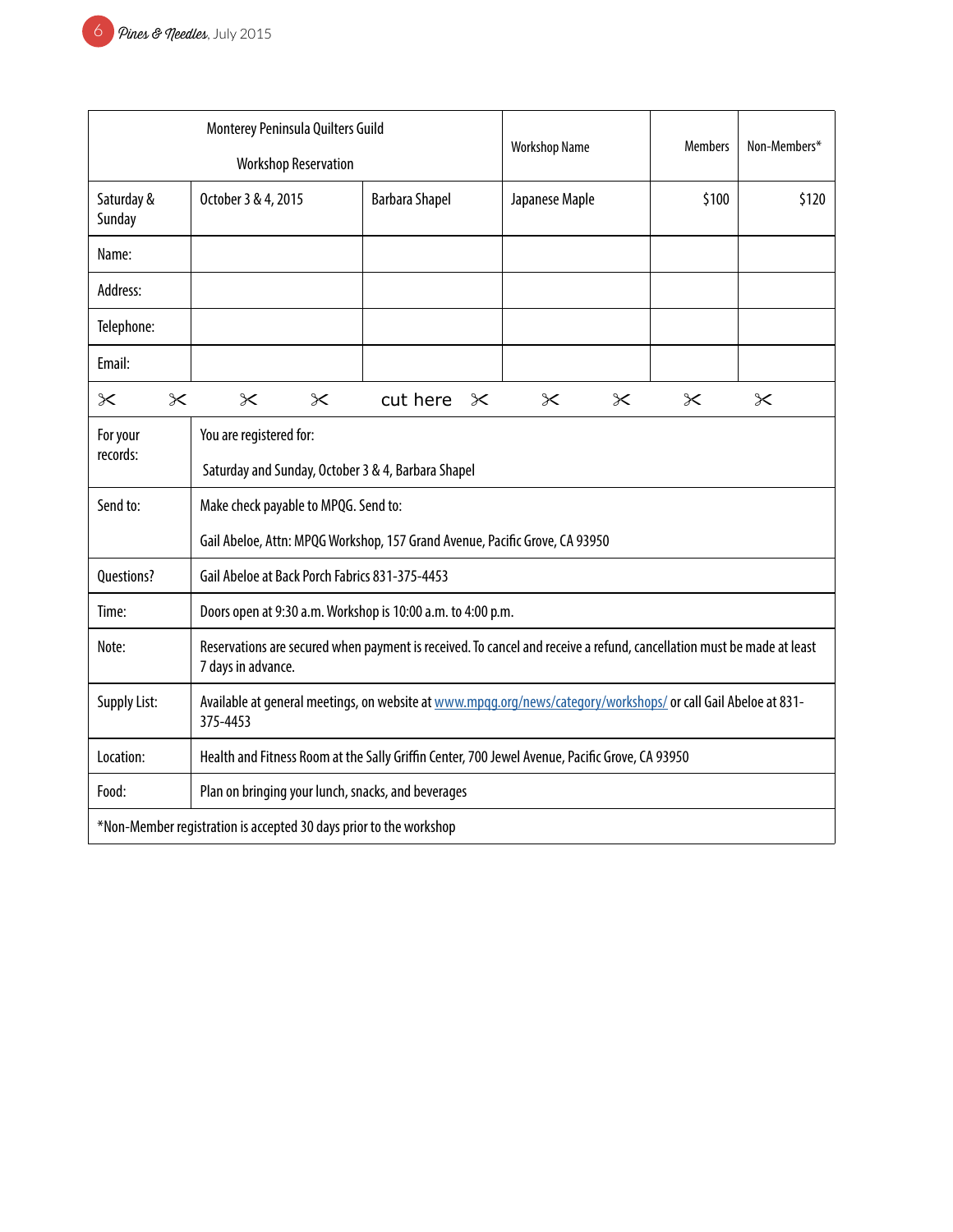

### **MPQG Membership Form (New and Renewal Membership)**

Membership dues are due by **August 31**. Please renew promptly. You will be included in our Member Directory if renewed by September 30.

**Annual Membership fee for new and renewing members is \$35.00\*.** Do not send cash through the mail. Make checks payable to *MPQG*.

**Bring this form and check to the general meeting, or mail it to:**

MPQG Membership c/o Noreen Nance, 720 17th Street, Pacific Grove, CA 93950

**Print** legibly.

Name:

 $\Box$  Check here if there are no changes to last year's Member Directory. If no changes, there is no need to fill in the information below.

Address: \_\_\_\_\_\_\_\_\_\_\_\_\_\_\_\_\_\_\_\_\_\_\_\_\_\_\_\_\_\_\_\_\_\_\_\_\_\_\_\_\_\_\_\_\_\_\_\_\_\_\_\_\_\_\_

City/State/Zip: \_\_\_\_\_\_\_\_\_\_\_\_\_\_\_\_\_\_\_\_\_\_\_\_\_\_\_\_\_\_\_\_\_\_\_\_\_\_\_\_\_\_\_\_\_\_\_\_\_\_

Home Phone #: \_\_\_\_\_\_\_\_\_\_\_\_\_\_\_\_\_\_\_\_\_ Cell Phone #: \_\_\_\_\_\_\_\_\_\_\_\_\_\_\_\_\_

\*\*Email address:

Web Site:

\*\*NOTE: Members receive the newsletter and e-blasts via email, so be sure to provide your email address.

 $\Box$  I wish to receive the monthly newsletter via USPS mail.

Noreen Nance, Membership Chair nor9215een@gmail.com, 831-915-3441

#### **Member Directory Distribution**

Check the box that applies to you

- \_\_\_\_\_\_ **FREE** if picked up at meeting between October and December
- **\$1.00** if Directory mailed to you. Please add \$1 to your membership fee
- **NO THANKS!** I don't need a hard copy. I'll use http://www.mpqg.org/directory/